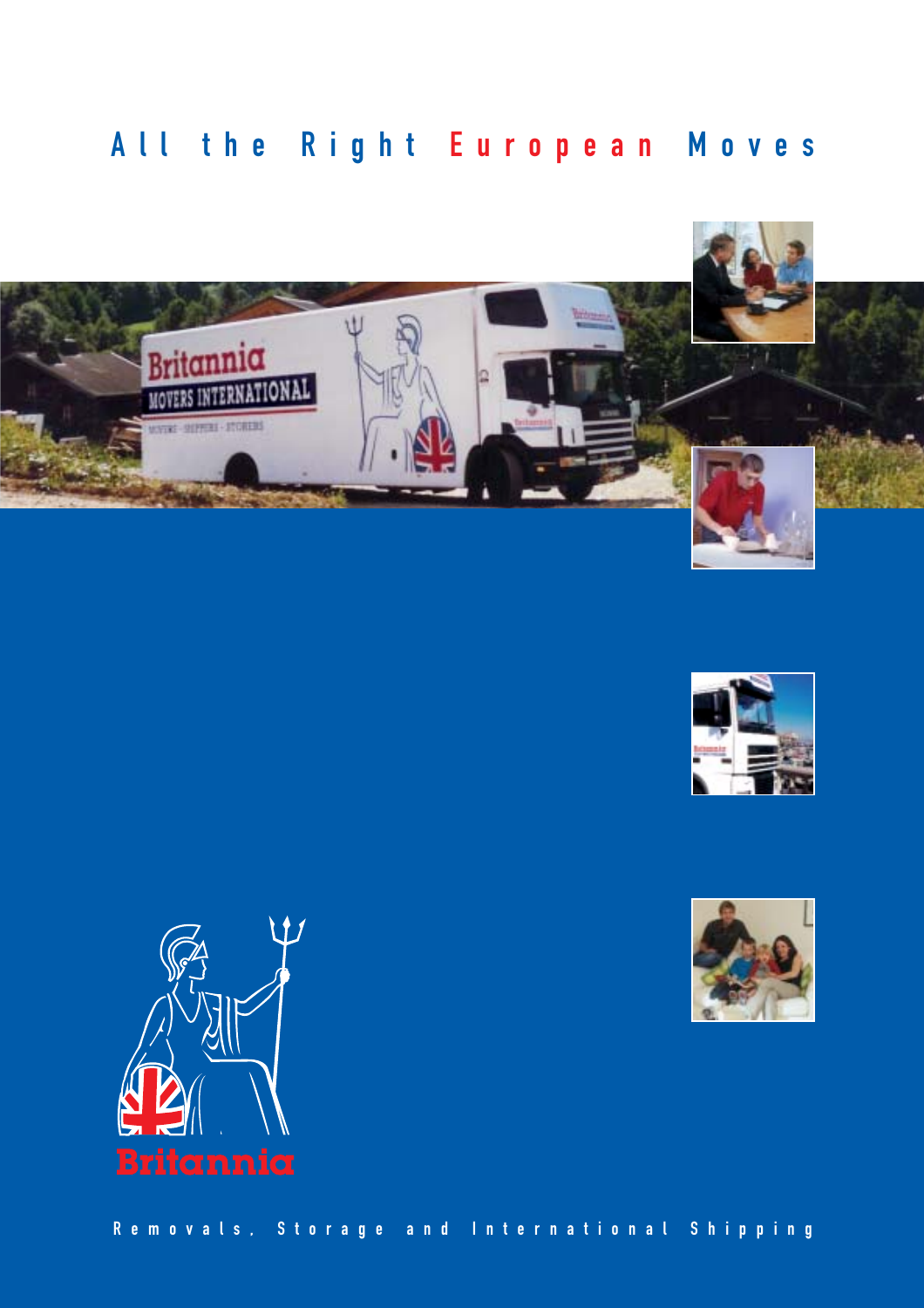### By road to Europe

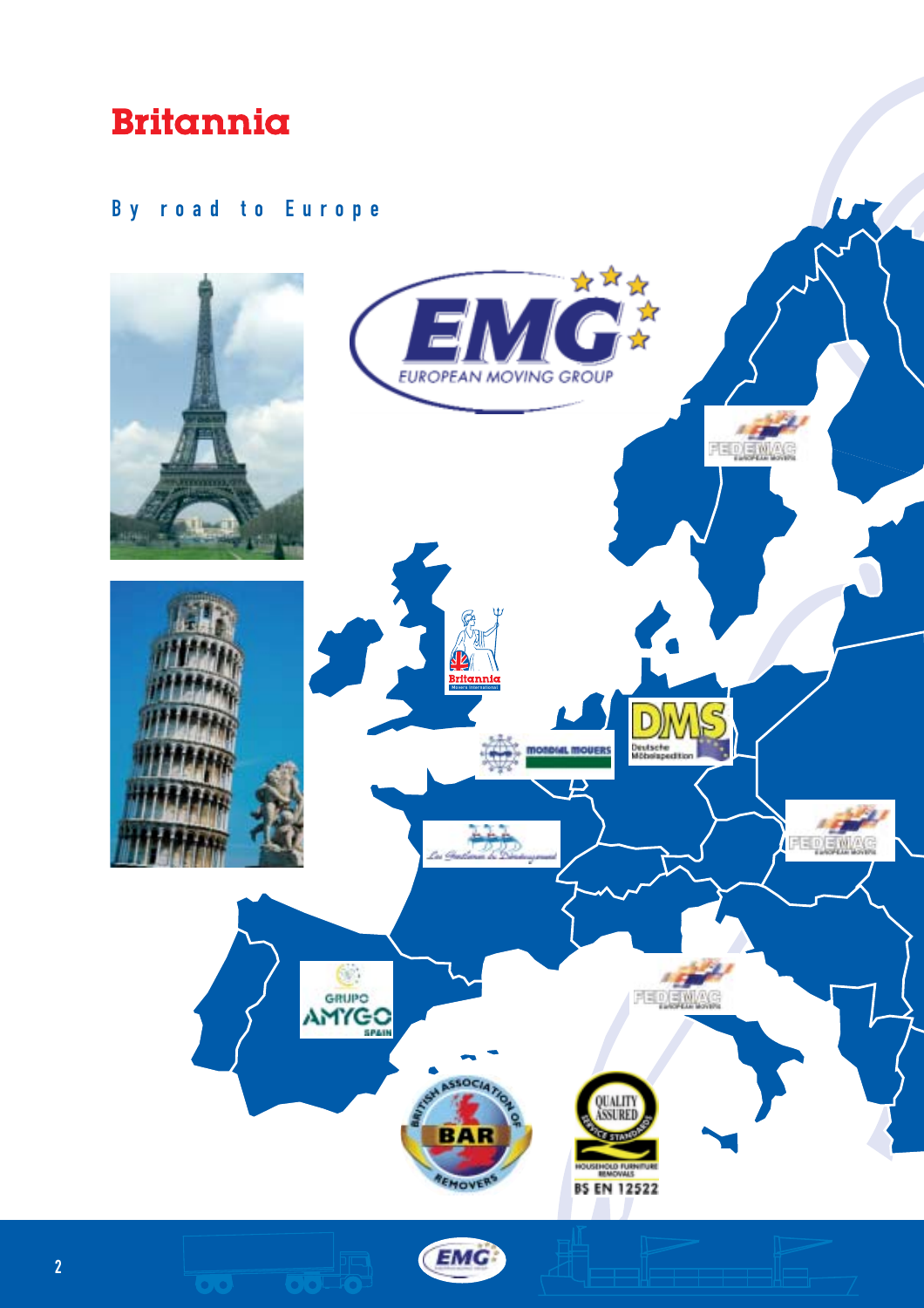### The Right Choice for Your European Move

As the UK's largest independent moving group, Britannia has helped tens of thousands of families and individuals move home internationally for over twenty five years.

In addition to being full members of the British Association of Removers (B.A.R.), Britannia are members of the European Moving Group (E.M.G.) and Fedemac European movers collectively operating throughout Europe with a vehicle fleet of over 1500 vehicles, employing over 8000 people.

Britannia have full accreditation to quality assurance policy BS EN 12522 which demands consistently high quality service and operational standards, which are continually audited by independent quality assessors.

Such qualification and membership status gives you confidence that you are dealing with the UK's market leaders in European moving.





Britannia have over forty locations throughout the UK and will provide a professional, highly organised European moving service that puts the customer first.

Britannia have the expertise, local and international knowledge that meets your exact needs and will provide you with a trouble free move.



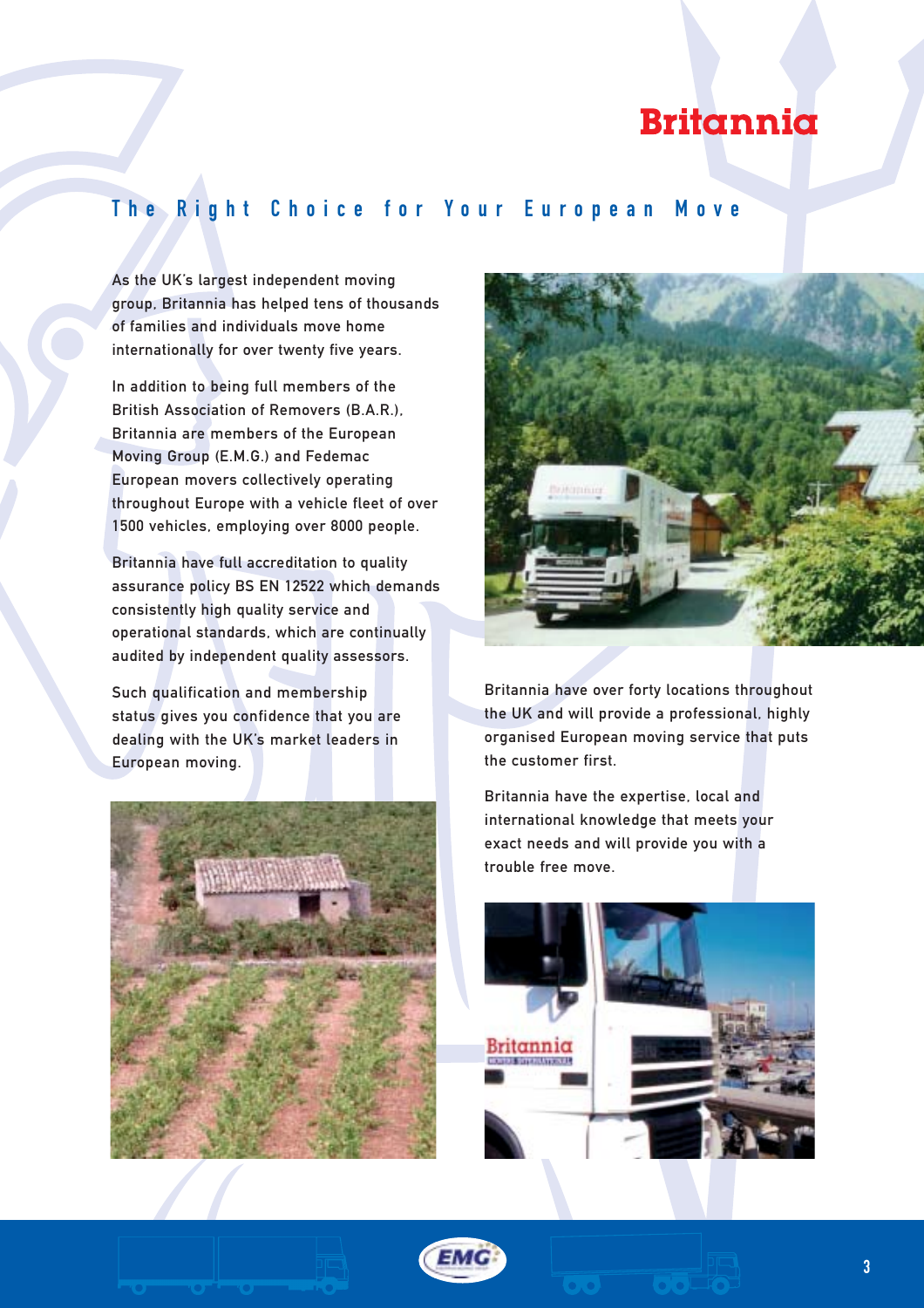### Purpose made packing materials







**CONTROLL**O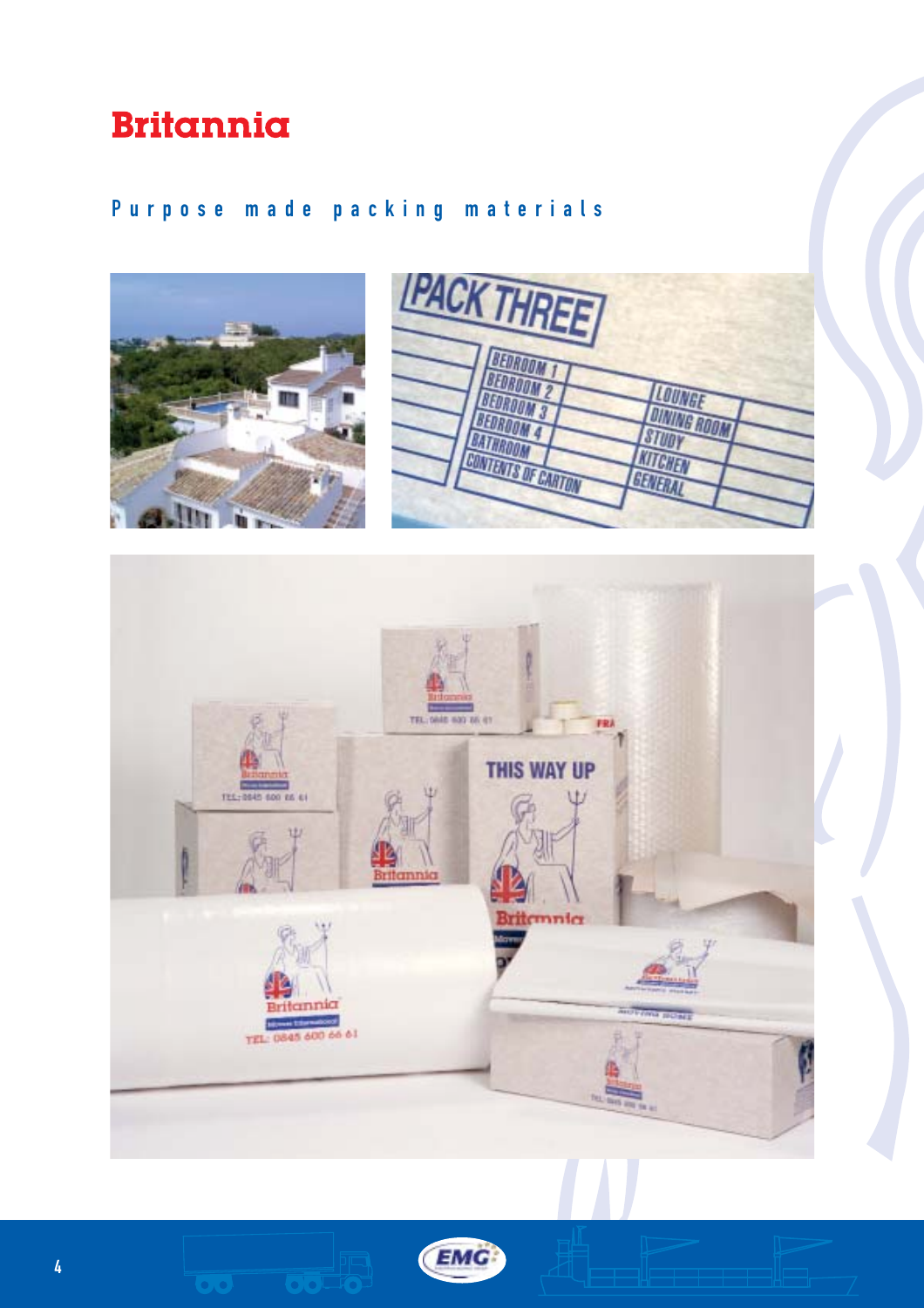### The right move for you

Britannia will provide the service that you require. This is determined once a pre-move survey has been carried out by one of our professionally trained move consultants. You can be confident that Britannia will provide you with a quotation offering a quality service in line with your budget and expectations.

#### Continuous Training

So that Britannia's services are right for you every time, Britannia make sure that all their staff receive the highest level of removals training from our two dedicated training centres.

Whether Britannia are conducting your premove survey or packing your treasured possessions, you can be sure that your European move is in safe hands.

#### Packing and Preparation

Packing for a European move is a specialist skill and Britannia have experienced and professionally trained staff to provide this



service for you. Using a modern range of environmentally friendly purpose made packing materials Britannia's staff will arrive punctually at your home to prepare your possessions for collection. Detailed inventories are prepared for the onward move to destination or storage.







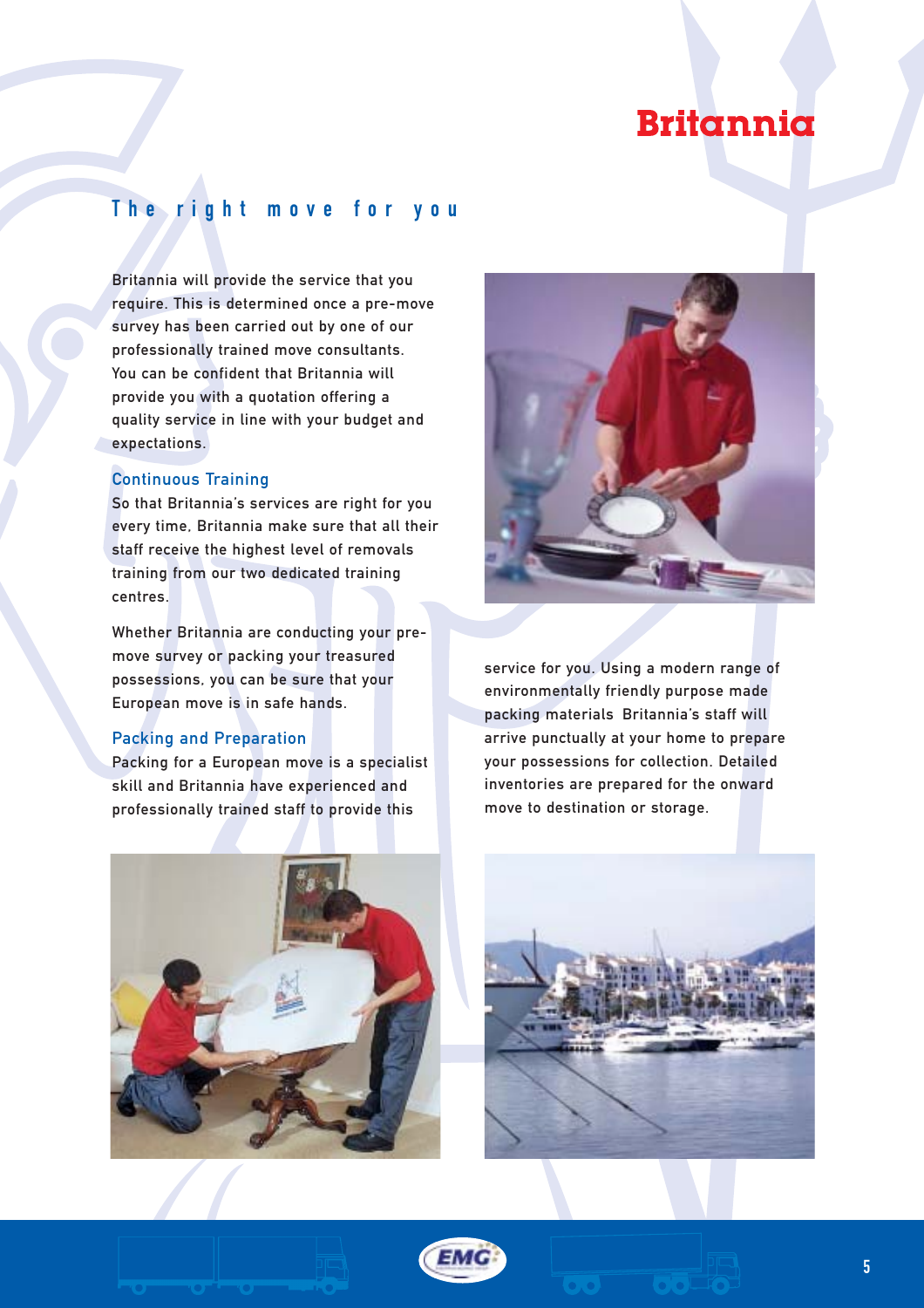### Storage facilities



Mechanically handling a loaded container at one of over 40 storage centres.



Britannia loading your prepared goods carefully into storage containers.

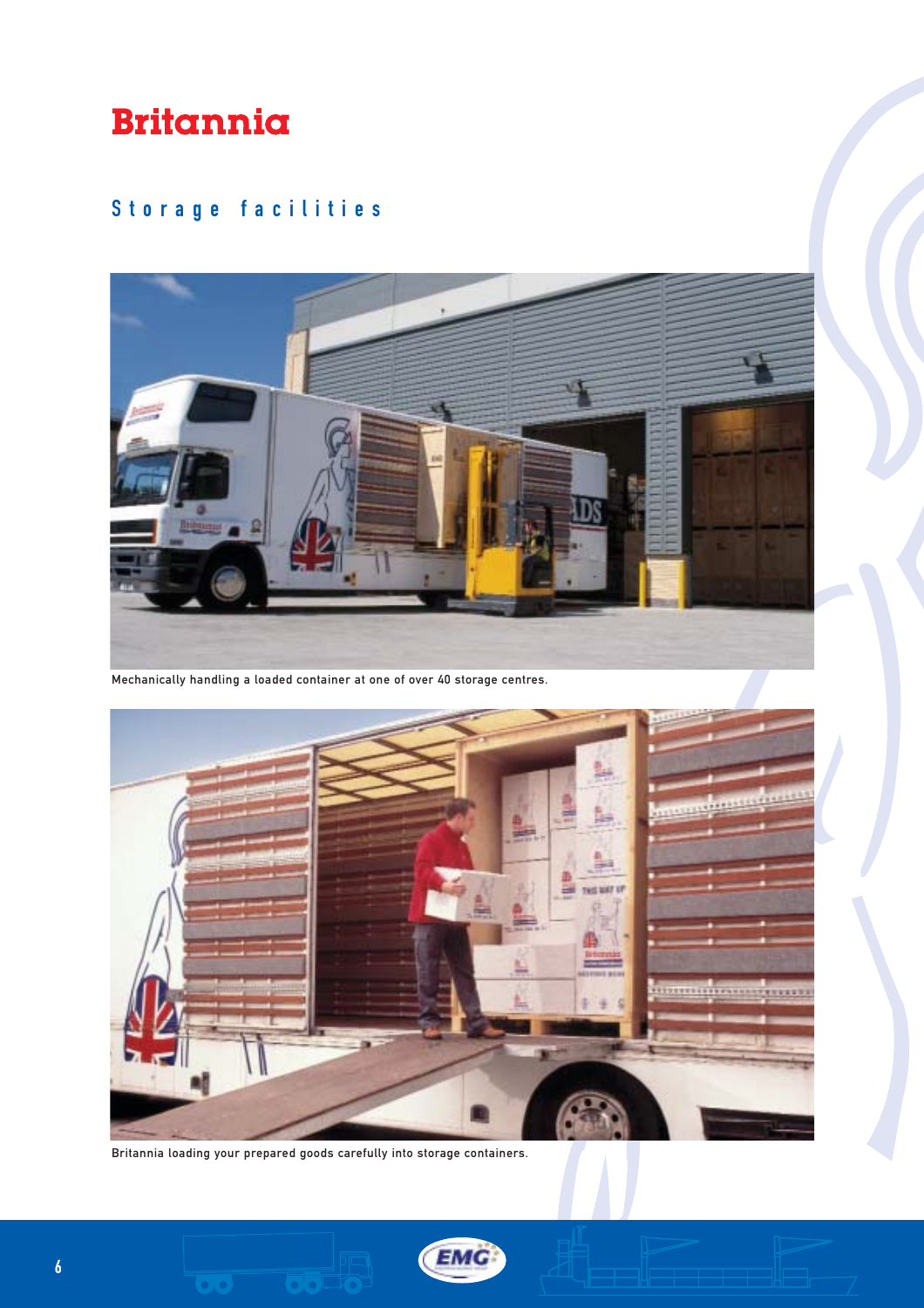### Britannia – caring for your home

During the process of a European move, Britannia is fully aware that storage may be a requirement for a period prior to delivery. Secure, short or long term storage can be provided by Britannia.

#### UK Storage

Britannia have over forty modern, secure containerised storage centres throughout the UK. Each centre offers a range of storage services with some being able to offer self storage, vehicle storage, single or mutiple item and archive/record storage.

#### European Storage

Britannia as part of E.M.G and Fedemac can store your belongings safely and securely in modern storage centres anywhere in Europe.



#### Total Flexibility

Britannia's Network of storage centres throughout the UK and Europe gives you total flexibility enabling you to instruct delivery of your goods to suit your requirements.





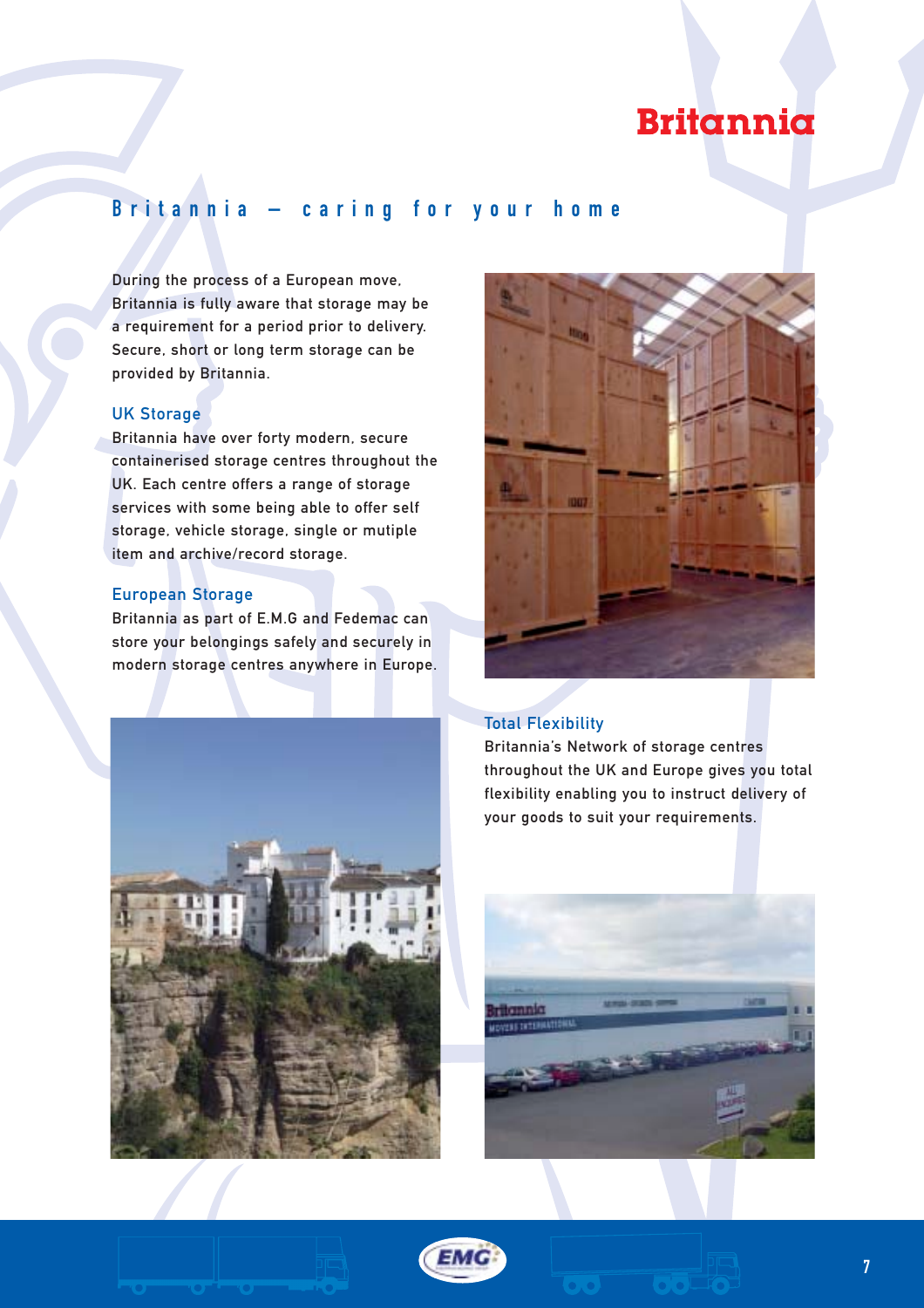### Specialist european vehicles



Articulated vehicle 18.5m long, 4m high, 2.5m wide capacity 110m $^{\rm 3}$ .



18m long, 4m high, 2.5m wide demountable bodied roadtrain capacity 96m<sup>3</sup>.

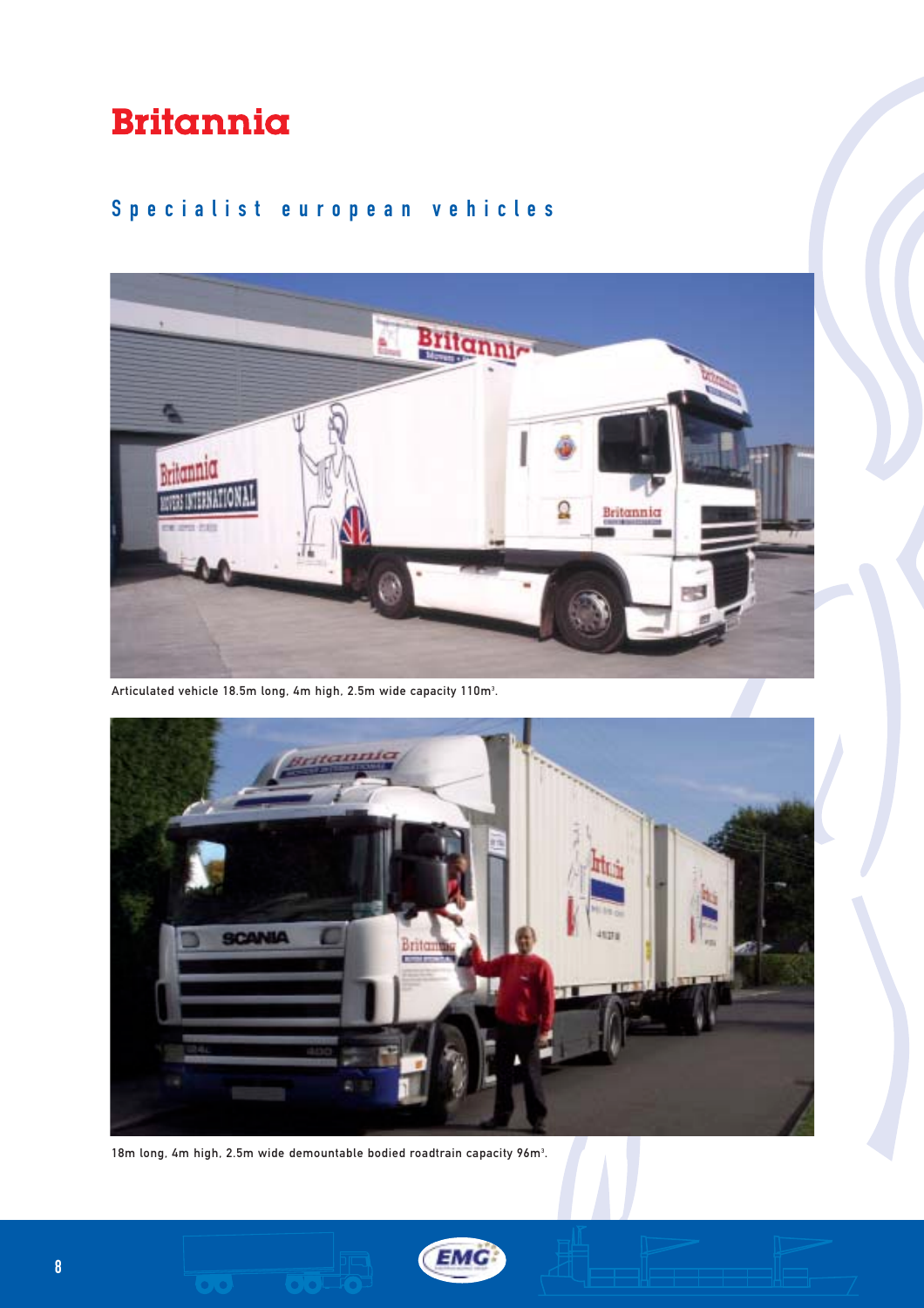### Thinking about your move

For over twenty five years Britannia has moved household and personal effects for thousands of customers to every destination in Europe. Each and every situation and problem Britannia have experienced has built an invaluable local knowledge throughout Europe.

As a result, Britannia emphasise the necessity to assess the delivery/collection access, bearing in mind the size of our European vehicles used. However, Britannia do not feel that you should worry too much regarding this. Whether the access road is narrow, the stairway is inaccessible, your property is secluded in a rural setting, with prior knowledge Britannia will endeavour solve the problem. This information can be critical to ensure your move goes smoothly.



Britannia's flexibility and expertise enables the movement of almost everything you have. We have successfully moved boats, statues, cars, horses, pets and even a double decker bus!

#### Britannia has the Solution





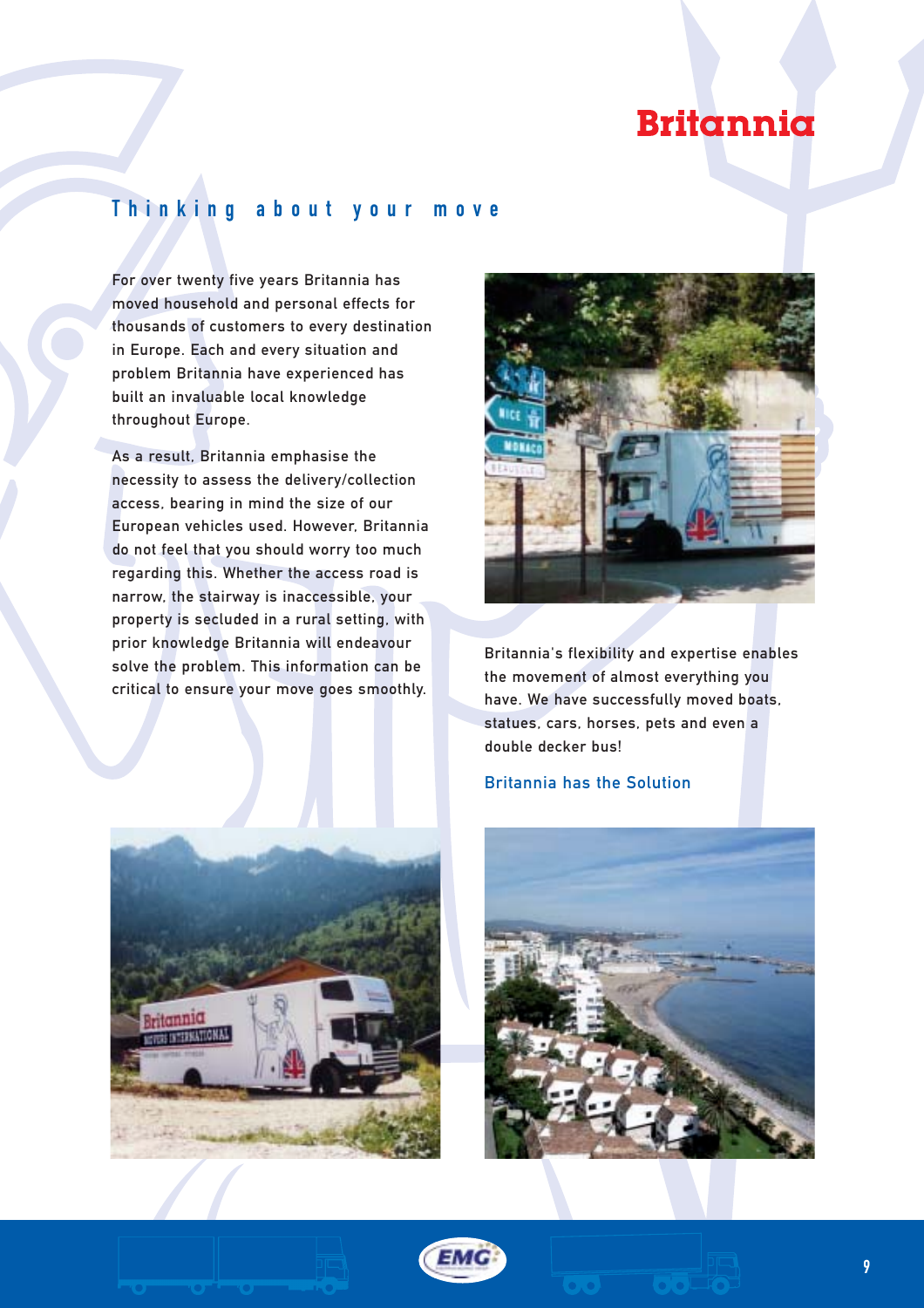### Overcoming obstacles





 $\{ \bullet, \bullet \}$ 



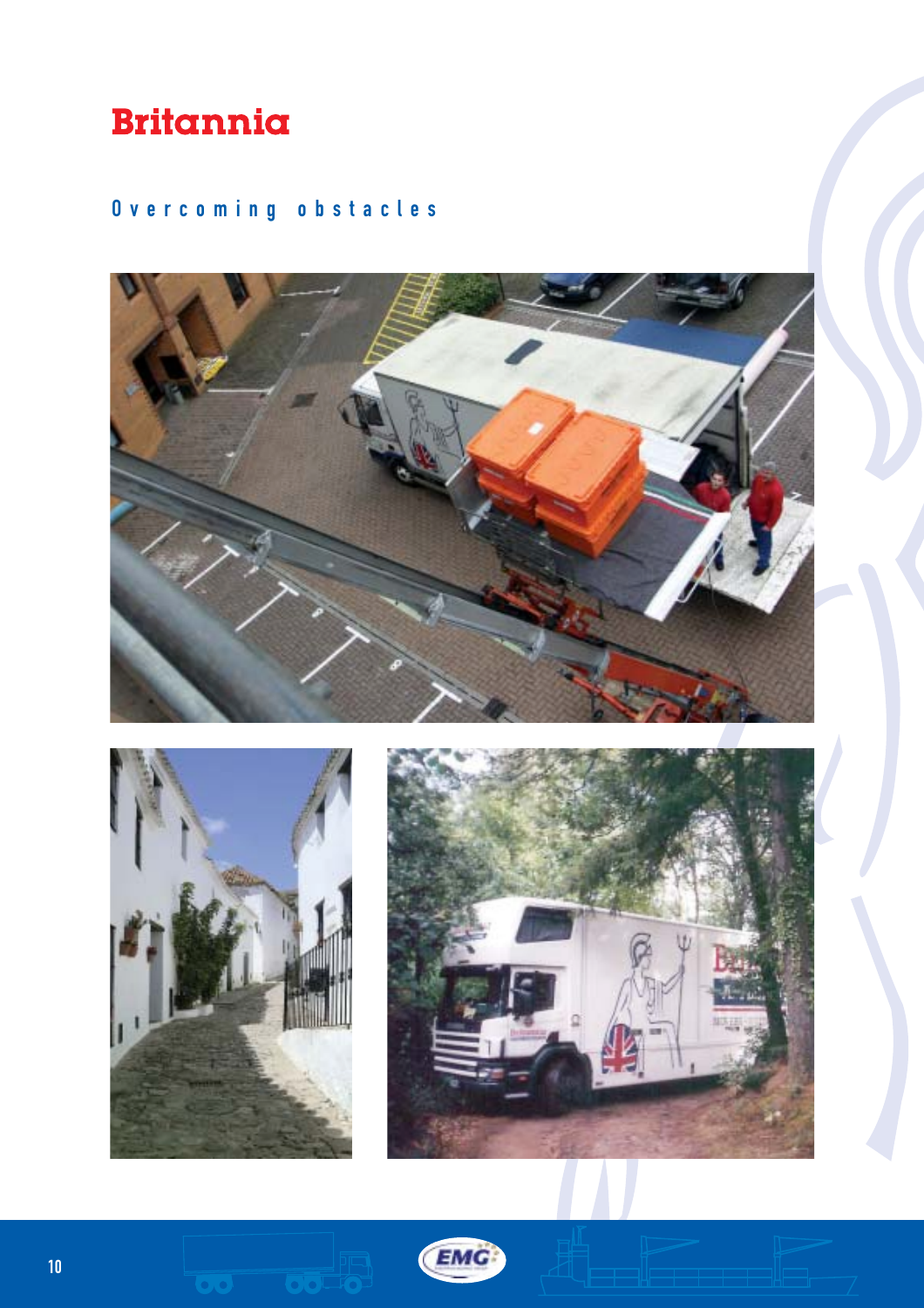### T ime to get a move on

Britannia will be delighted that you have chosen the UK's leading European mover. Upon contact with your Britannia member, a European move co-ordinator will orchestrate every aspect of your move through all further stages.

Britannia have the depth of experience, sound advise, practical assistance and good old fashioned courtesy to help you enjoy a smooth seamless transition from old to new home anywhere in Europe.

### Freephone 0845 600 6661



## The best move you'll ever make